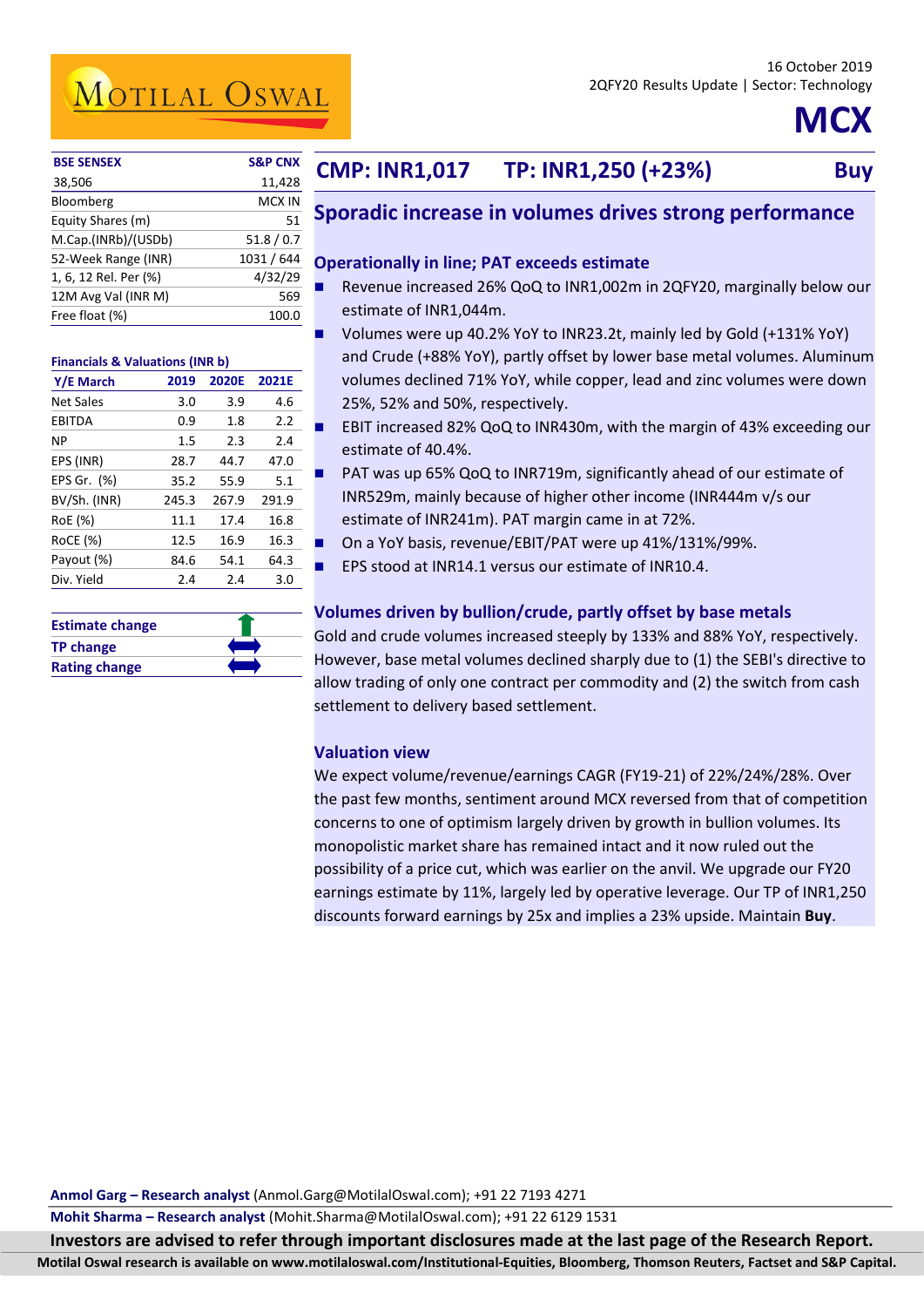### MOTILAL OSWAL

| <b>Quarterly Performance</b>      |             |              |      |         |           |              |         |       |             |                |              | (INR M)   |
|-----------------------------------|-------------|--------------|------|---------|-----------|--------------|---------|-------|-------------|----------------|--------------|-----------|
|                                   | <b>FY19</b> |              |      |         |           | <b>FY20E</b> |         |       |             | <b>FY20E</b>   | Est.         | Var.      |
|                                   | 1Q          | <b>2Q</b>    | 3Q   | 4Q      | <b>1Q</b> | <b>2Q</b>    | 3QE     | 4QE   |             |                | 2Q           | $(\%/bp)$ |
| <b>Sales</b>                      | 729         | 711          | 769  | 791     | 795       | 1,002        | 1,055   | 1,084 | 3,000       | 3,935          | 1,044        | (4.1)     |
| Q-o-Q Gr. (%)                     | 3.2         | $-2.4$       | 8.2  | 2.9     | 0.4       | 26.1         | 5.4     | 2.7   | 16.3        | 31.2           | 31.4         | $-537bp$  |
| <b>Staff Costs</b>                | 186         | 174          | 177  | 188     | 188       | 195          | 196     | 197   | 725         | 775            | 191          | 2.0       |
| Other expenses                    | 294         | 312          | 383  | 352     | 330       | 334          | 362     | 383   | 1,336       | 1,408          | 392          | (14.9)    |
| Depreciation                      | 37          | 38           | 38   | 41      | 40        | 42           | 42      | 42    | 154         | 167            | 39           | 7.9       |
| <b>EBIT</b>                       | 213         | 187          | 171  | 211     | 237       | 430          | 455     | 462   | 785         | 1,585          | 422          | 2.1       |
| Margins (%)                       | 29.2        | 26.3         | 22.2 | 26.6    | 29.8      | 43.0         | 43.2    | 42.6  | 26.2        | 40.3           | 40.4         | 259bp     |
| <b>Interest Costs</b>             | 0           | $\mathbf{0}$ | 0    | 0       | 1         | $\mathbf{1}$ | 1       | 1     | $\mathbf 0$ | $\overline{4}$ | $\mathbf{1}$ |           |
| Other Income                      | 126         | 222          | 322  | 317     | 314       | 444          | 242     | 250   | 986         | 1,250          | 241          | 84.3      |
| <b>PBT bef. Exceptional items</b> | 338         | 408          | 493  | 527     | 550       | 873          | 696     | 712   | 1,771       | 2,831          | 661          | 32.0      |
| Tax                               | 27          | 53           | 75   | -80     | 114       | 154          | 139     | 143   | 75          | 549            | 132          | 16.0      |
| Rate (%)                          | 7.9         | 13.1         | 15.3 | $-15.2$ | 20.7      | 17.6         | 20.0    | 20.0  | 4.2         | 19.4           | 20.0         | $-243bp$  |
| <b>PAT</b>                        | 73          | 359          | 418  | 607     | 436       | 719          | 557     | 569   | 1,458       | 2,281          | 529          | 36.0      |
| Q-o-Q Gr. (%)                     | $-78.4$     | 390.2        | 16.3 | 45.4    | $-28.2$   | 65.0         | $-22.6$ | 2.2   | 34.8        | 56.0           | 21.3         |           |
| EPS (INR)                         | 1.4         | 7.0          | 8.2  | 12.0    | 8.6       | 14.1         | 10.9    | 11.2  | 28.6        | 44.7           | 10.4         | 35.5      |
| <b>Total volumes (INR t)</b>      | 16.2        | 16.6         | 17.4 | 17.6    | 17.7      | 23.2         | 22.9    | 23.6  | 67.7        | 87.4           | 23.2         |           |
| Q-o-Q Gr. (%)                     | 7.6         | 2.2          | 5.1  | 1.2     | 0.7       | 31.0         | $-1.1$  | 2.7   |             |                | 31.0         |           |
| Y-o-Y Gr. (%)                     | 34.7        | 17.7         | 35.7 | 17.0    | 9.4       | 40.2         | 31.9    | 33.9  | 25.6        | 29.1           | 40.2         |           |

E: MOFSL Estimates







Source: Company, MOFSL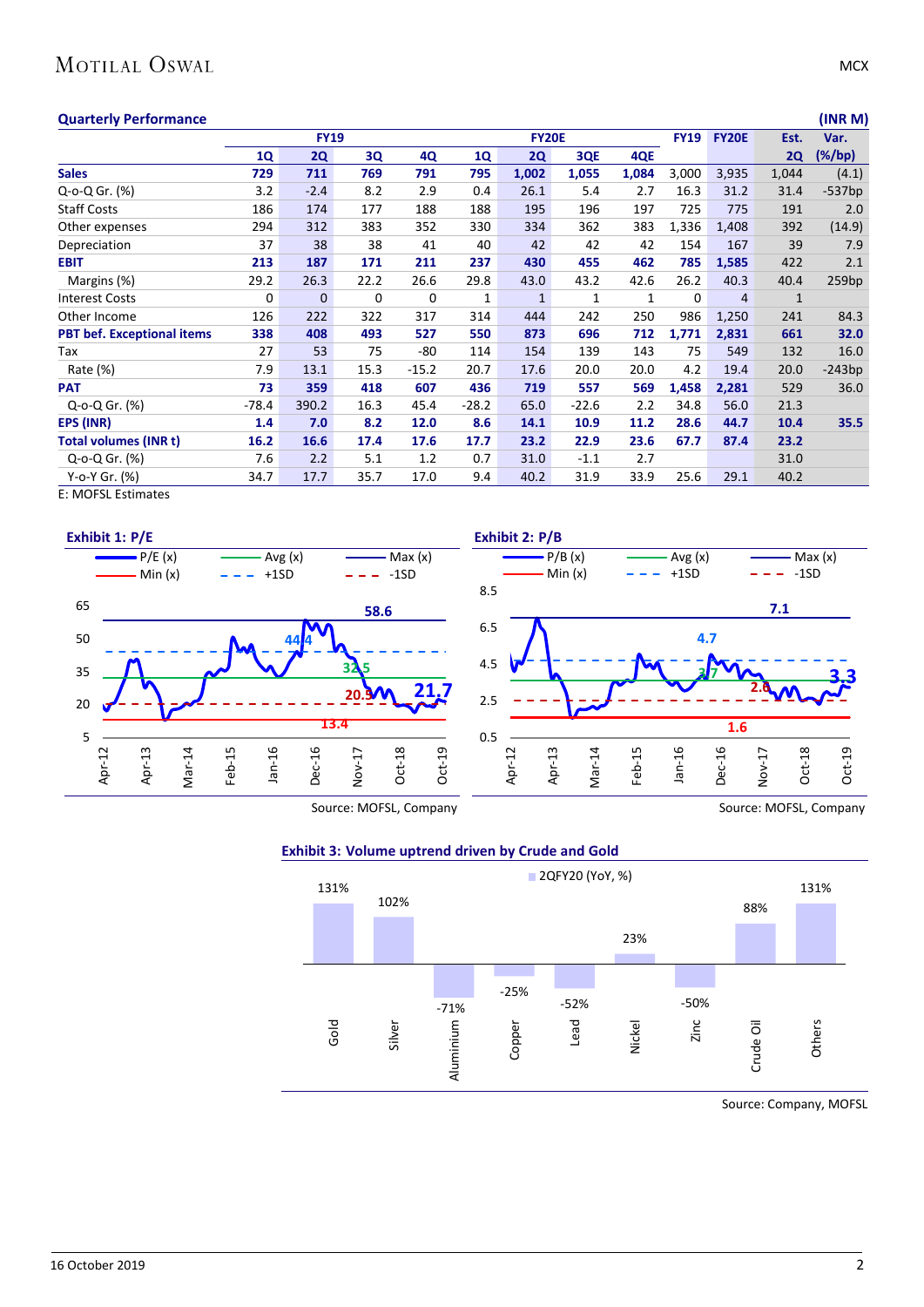

#### **Exhibit 4: Market share of Bullion, Energy inches up sharply in total value traded**

Source: Company, MOFSL





Source: Company, MOFSL





Source: Company, MOFSL



#### **Exhibit 7: …aided by strength in Gold and Crude (quarterly data in INR b of value traded)**

Source: Company, MOFSL

**MCX**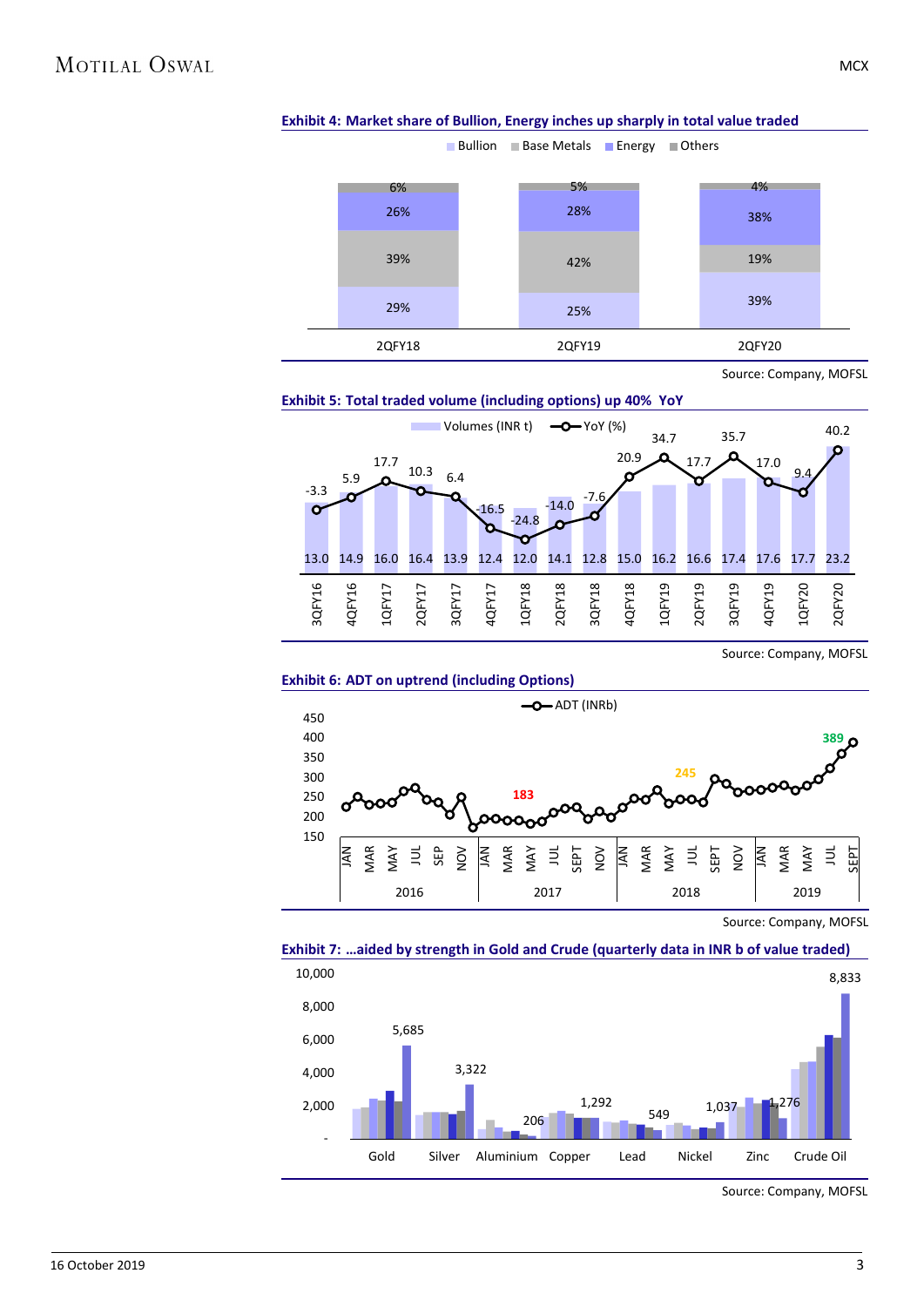



**Exhibit 9: Steep expansion in margins on the back on top-line growth and reduced costs**



Source: Company, MOFSL





Source: Company, MOFSL





Source: Company, MOFSL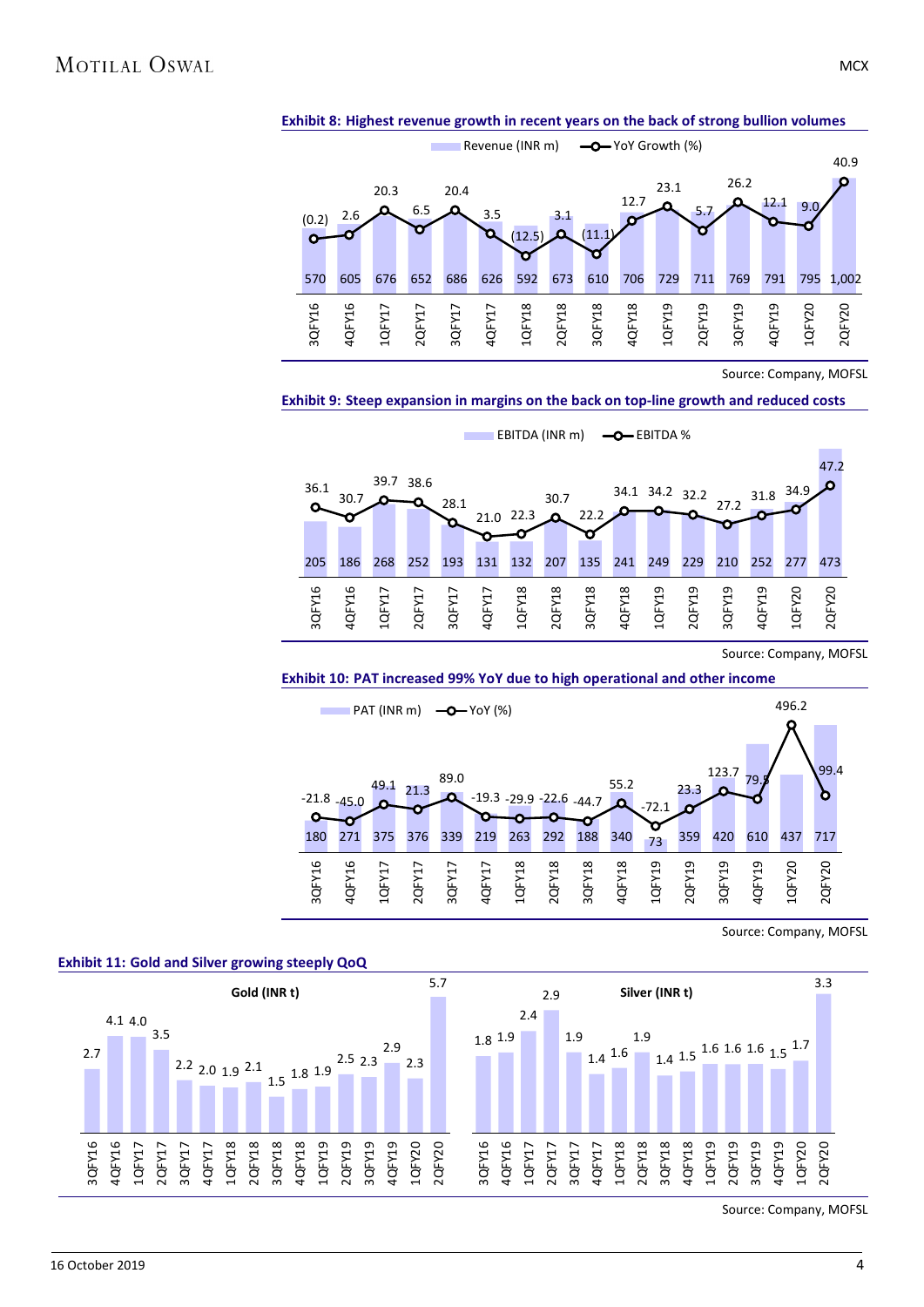### **MOTILAL OSWAL**

#### **Exhibit 12: …so did Crude, while Copper was flat QoQ**



Source: Company, MOFSL

#### **Takeaways from management commentary**

- **Margins:** While growth in the top line helped, the reduction in costs was the icing on the cake. Strong control on fixed costs and a slight reduction in variable cost (toward LME, as everything is deliverable) further helped improve margins.
- **Other income:** A significant increase was due to favorable yield income.
- **Distribution by banks and on-boarding of customers**: This remains WIP. Most banks that have been on-boarded had done a soft launch. They have gone slow as they are grappling with equity market requirements. Some are rethinking their need to venture in such products.
- **Base metal volumes decline**: The SEBI has asked to discontinue mini contracts. Volumes at this point of time appear to be affected by switch from cash settlement to delivery-based settlement. One of the triggers for volumes to go up can be: companies that hedge in international markets starting to hedge on this platform as well.
- **Impact of overseas hedging ban on Bullion**: Many large companies have opened membership; proprietary players will trade on their books. That has been a positive.
- Linear business growth is around 10-15% YoY. Rest is driven by volatility.
- Options have not reached the desired volume to start pricing yet.
- Sanjay Wadhwa, CFO has resigned to pursue better opportunities.
- **PMS / AIFs**: Custodians are not able to take the risks yet. Proposing custodians can choose the areas they would like to participate. It remains to be seen when they can contribute toward ADT at MCX.
- **Corporate tax benefit**: Tax cut for companies with revenue less than INR2,500m brings immediate benefit. Apart from that, currently there is MAT credit lying. Thus, the firm will utilize that and not take tax rate cut benefit immediately. Tax rate to be around 20-22%.
- **Pricing yields:** There was no change in pricing. Yield in any quarter is a function of concentration.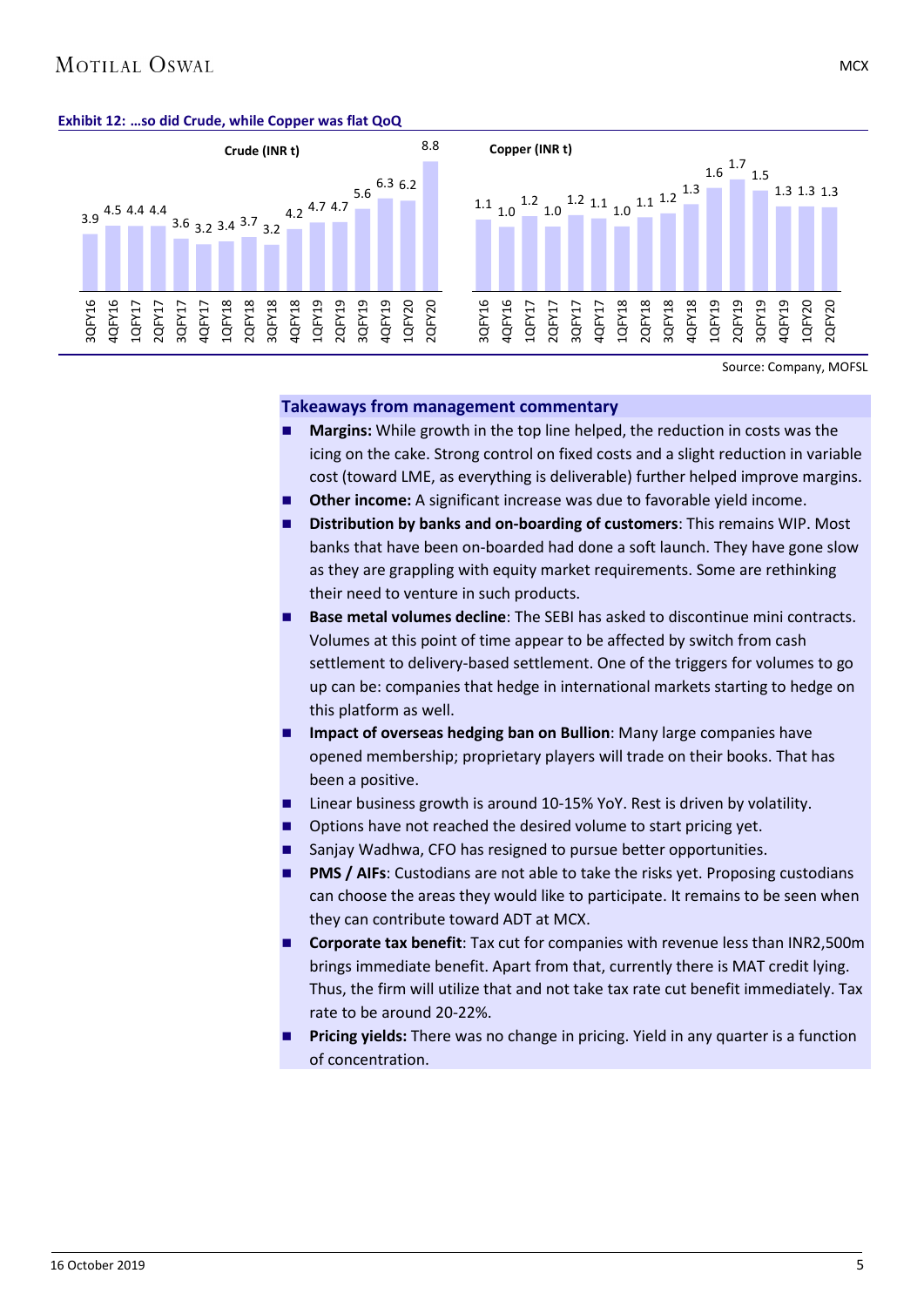#### **Valuation and view**

- **Market leadership in winner-takes-all business:** MCX has retained its market leadership position with a share of 80-90% (91.2% as on 9MFY19). Even in the most turbulent of months during FY13-14, when the parent's existence was jeopardized amid revelations fraud around National Spot Exchange (NSEL), the exchange managed to retain its share. Additionally, it has remained without a fulltime MD & CEO since May 2014 when Mr Manoj Vaish resigned after just three months. This is a reflection of the winner-takes-all nature of the business model.
- **Monopoly share in multiple commodities takes care of concentration risk:** MCX's golden run in terms of volumes came at the time of significant run-up in gold and silver prices in FY12 and FY13. That was also perceived to be a risk, given that the share of volumes from these two commodities had exceeded 70%. However, presence in multiple commodities helps avert the concentration risk, and this was evidenced in FY15, when action in oil prices drove energy to exceed gold as the largest traded commodity at MCX by value.
- **Reforms post the SEBI-FMC merger have been gradual:** SEBI's merger with FMC is now complete, paving the way for much awaited reforms in the ecosystem. The progress following the same has been gradual and in a phased manner. SEBI already has the ball rolling in terms of reform with launch of options and also universal licenses. By FY20, institutional participation and index products should also be allowed on the commodity derivative exchanges.
- Volumes are coming back after multi-pronged hit: Volumes suffered 2HFY17 onwards on account of the impact of demonetization on gold volumes. Post this, a failure in pick-up has resulted out of tepid activity in the physical market. This time, it is compounded by uncertainty posed by GST. While bullion has come back sharply compared to pre-demonetization levels and along with the volatility in energy, it has resulted in strong growth in volumes recently. Base metals have started to decline and been offsetting growth partially.
- **Valuation and View:** We expect volume/revenue/earnings CAGR (FY19-21) of 22%/24%/28%. Over the last few months, sentiment around MCX has reversed from concerns around competition from the likes of BSE, to one of optimism, driven by multiple factors feeding into volumes growth. Its monopolistic market share has remained intact, and MCX has now ruled out the possibility of a price cut, which was earlier on the anvil. We raise our earnings estimate of FY20 11% led by operative leverage. Our TP of INR1,250 discounts forward earnings by 25x and implies a 23% upside. Maintain **Buy**.

#### **Key triggers**

- Pick-up in volume led by introduction of new products like Options / Indices.
- Introduction of new participants like Banks / FIs.
- $\blacksquare$  High volatility in key commodities like Bullion / Crude.

#### **Key risk – increased competition from equity exchanges**

One of the implications of FMC's merger with the SEBI is that stock exchanges will be able to become universal exchanges, where equities, debt instruments and currencies are traded under the same roof as commodity derivatives. Competitive intensity by peers may impact MCX's market share, and also potentially lead to a cut in pricing.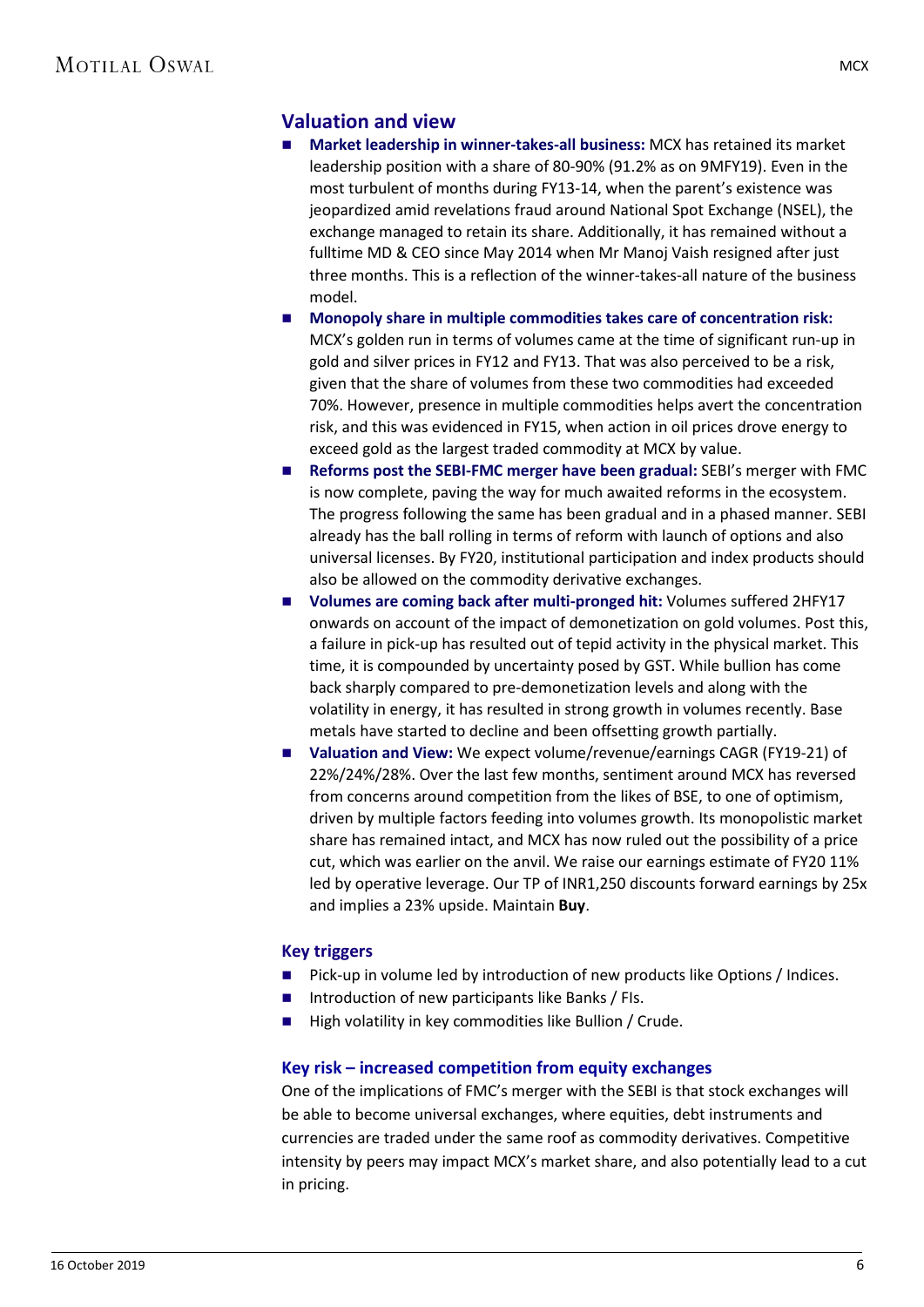## **Financials and valautions**

| <b>Income statement</b>         |                          |                          |                          |                          |                |                          |                |                          | (INR <sub>m</sub> )         |
|---------------------------------|--------------------------|--------------------------|--------------------------|--------------------------|----------------|--------------------------|----------------|--------------------------|-----------------------------|
| Y/E March                       | <b>FY13</b>              | <b>FY14</b>              | <b>FY15</b>              | <b>FY16</b>              | <b>FY17</b>    | <b>FY18</b>              | <b>FY19</b>    | <b>FY20E</b>             | <b>FY21E</b>                |
| <b>Sales</b>                    | 5,160                    | 3,407                    | 2,225                    | 2,349                    | 2,641          | 2,580                    | 3,000          | 3,935                    | 4,599                       |
| Change (%)                      | (2)                      | (34)                     | (35)                     | 6                        | 12             | (2)                      | 16             | 31                       | 17                          |
| Cost of Services                | 1,072                    | 935                      | 733                      | 779                      | 1,071          | 1,174                    | 1,338          | 1,465                    | 1,641                       |
| SG&A Expenses                   | 812                      | 1,014                    | 616                      | 804                      | 726            | 691                      | 723            | 719                      | 802                         |
| Provisions                      |                          |                          |                          |                          |                |                          |                |                          |                             |
| <b>EBITDA</b>                   | 3,276                    | 1,457                    | 876                      | 766                      | 844            | 715                      | 940            | 1,752                    | 2,155                       |
| % of Net Sales                  | 63                       | 43                       | 39                       | 33                       | 32             | 28                       | 31             | 45                       | 47                          |
| Depreciation                    | 307                      | 343                      | 259                      | 246                      | 186            | 167                      | 154            | 167                      | 162                         |
| Interest                        | $\pmb{0}$                | 11                       | 14                       | $\mathbf 0$              | $\overline{2}$ | $\sim$                   | $\sim$         | $\overline{4}$           | $\overline{4}$              |
| Other Income                    | 1,259                    | 993                      | 1,098                    | 977                      | 1,164          | 917                      | 986            | 1,250                    | 1,008                       |
| EO Item (net)                   | $\overline{\phantom{a}}$ | $\overline{\phantom{a}}$ | $\Box$                   | 667                      | $\blacksquare$ | $\overline{\phantom{a}}$ | 238            | $\overline{\phantom{a}}$ | $\mathcal{L}_{\mathcal{A}}$ |
| <b>PBT</b>                      | 4,227                    | 2,097                    | 1,701                    | 831                      | 1,821          | 1,465                    | 1,533          | 2,831                    | 2,997                       |
| Tax                             | 1,065                    | 569                      | 450                      | 413                      | 512            | 383                      | 75             | 549                      | 600                         |
| Rate (%)                        | 25                       | 27                       | 26                       | 50                       | 28             | 26                       | 5              | 19                       | 20                          |
| PAT                             | 3,162                    | 1,528                    | 1,251                    | 418                      | 1,309          | 1,081                    | 1,458          | 2,281                    | 2,397                       |
| Extraordinary                   |                          |                          |                          |                          |                |                          |                |                          |                             |
| <b>Net Income</b>               | 3,162                    | 1,528                    | 1,251                    | 418                      | 1,309          | 1,081                    | 1,458          | 2,281                    | 2,397                       |
| Change (%)                      | 10                       | (52)                     | (18)                     | (67)                     | 213            | (17)                     | 35             | 57                       | 5                           |
| <b>Balance Sheet</b>            |                          |                          |                          |                          |                |                          |                |                          | (INR <sub>m</sub> )         |
| Y/E March                       | <b>FY13</b>              | <b>FY14</b>              | <b>FY15</b>              | FY16                     | <b>FY17</b>    | <b>FY18</b>              | <b>FY19</b>    | <b>FY20E</b>             | <b>FY21E</b>                |
| <b>Share Capital</b>            | 510                      | 510                      | 510                      | 510                      | 510            | 510                      | 510            | 510                      | 510                         |
| Reserves                        | 11,058                   | 10,931                   | 11,512                   | 11,529                   | 13,078         | 13,253                   | 11,999         | 13,153                   | 14,374                      |
| <b>Net Worth</b>                | 11,567                   | 11,441                   | 12,022                   | 12,039                   | 13,588         | 13,763                   | 12,509         | 13,663                   | 14,884                      |
| SGF                             |                          | 1,720                    | 1,871                    | 1,879                    | 1,705          | 1,806                    | 3,298          | 3,298                    | 3,298                       |
| Loan & other long term liab.    | 569                      | 449                      | 343                      | 282                      | 420            | 408                      | 414            | 414                      | 414                         |
| <b>Capital Employed</b>         | 12,136                   | 13,610                   | 14,236                   | 14,201                   | 15,713         | 15,977                   | 16,221         | 17,375                   | 18,596                      |
| <b>Net Block</b>                | 2,044                    | 1,735                    | 1,553                    | 1,430                    | 1,633          | 3,624                    | 3,451          | 3,571                    | 3,809                       |
| <b>CWIP</b>                     | $\overline{\phantom{a}}$ | $\overline{\phantom{a}}$ | $\overline{\phantom{a}}$ | $\overline{\phantom{a}}$ | $\Box$         | $\overline{\phantom{a}}$ | $\Box$         | $\overline{\phantom{a}}$ |                             |
| Other LT Assets                 | 531                      | 281                      | 281                      | 281                      | 281            | 281                      | 281            | 281                      | 281                         |
| Investments                     | 1,481                    | 132                      | 132                      | 2,230                    | 4,404          | 5,316                    | 4,839          | 4,839                    | 4,839                       |
| <b>Curr. Assets</b>             | 13,802                   | 15,267                   | 16,278                   | 14,227                   | 12,340         | 10,393                   | 12,175         | 13,569                   | 14,431                      |
| <b>Current Investments</b>      | 9,201                    | 10,766                   | 12,795                   | 8,511                    | 7,544          | 8,878                    | 5,824          | 5,824                    | 5,824                       |
| Debtors                         | 69                       | 90                       | 107                      | 42                       | 28             | 63                       | 60             | 119                      | 129                         |
| Cash & Bank Balance             | 3,475                    | 3,417                    | 2,655                    | 5,003                    | 3,890          | 596                      | 5,346          | 6,323                    | 7,065                       |
| Loans & Advances                | 530                      | 676                      | 456                      | 268                      | 3              | 3                        | $\overline{2}$ | 12                       | 13                          |
| <b>Other Current Assets</b>     | 525                      | 319                      | 265                      | 404                      | 875            | 854                      | 943            | 1,292                    | 1,400                       |
| <b>Current Liab. &amp; Prov</b> | 5,721                    | 3,805                    | 4,007                    | 3,967                    | 2,945          | 3,636                    | 4,524          | 4,885                    | 4,764                       |
| <b>Net Current Assets</b>       | 8,080                    | 11,462                   | 12,271                   | 10,260                   | 9,395          | 6,757                    | 7,651          | 8,684                    | 9,667                       |
| <b>Application of Funds</b>     | 12,136                   | 13,610                   | 14,236                   | 14,201                   | 15,713         | 15,977                   | 16,221         | 17,375                   | 18,596                      |

E: MOFSL Estimates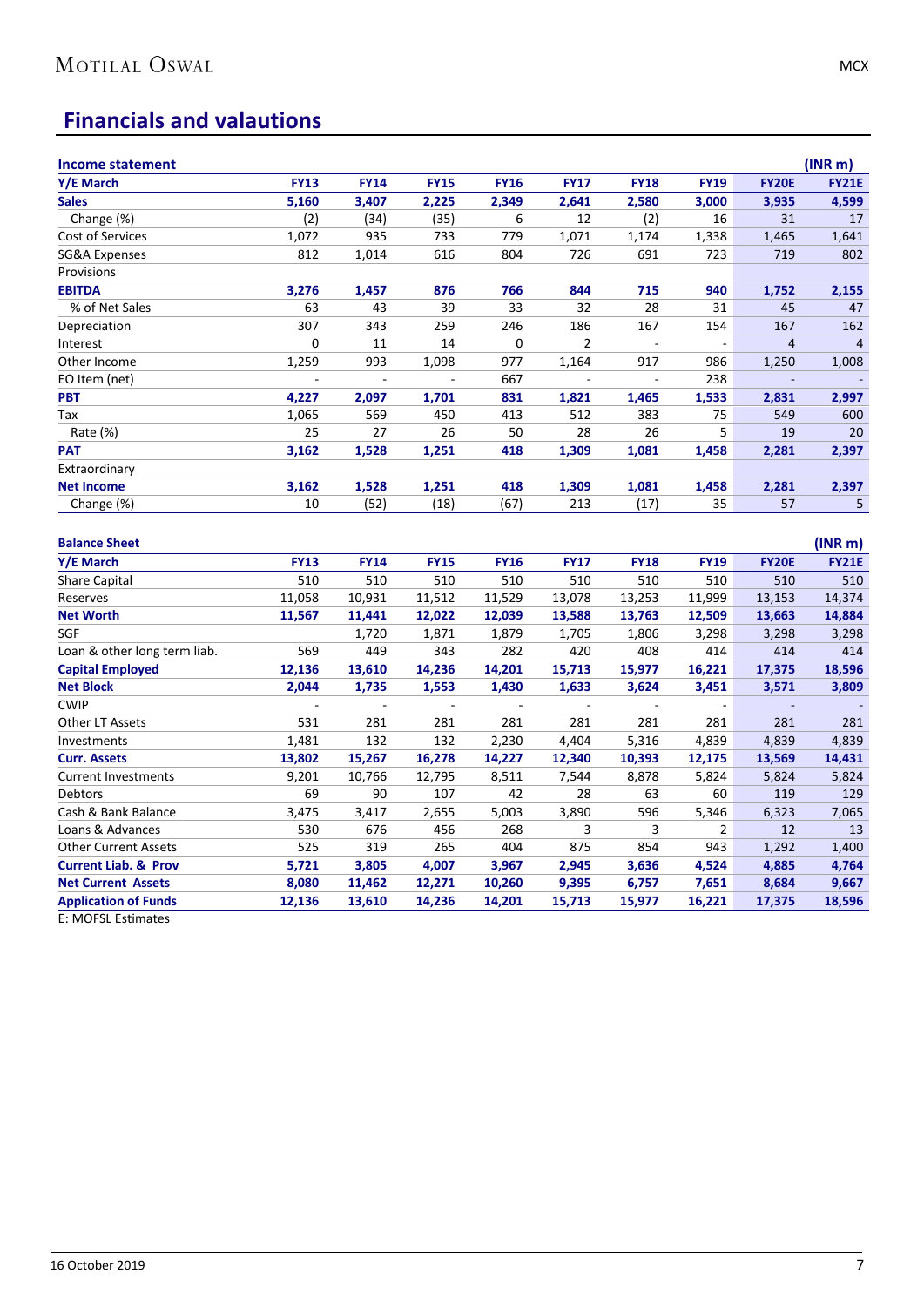## **Financials and valautions**

| <b>Ratios</b>                   |                |                |                          |                          |                          |                          |                          |              |                     |
|---------------------------------|----------------|----------------|--------------------------|--------------------------|--------------------------|--------------------------|--------------------------|--------------|---------------------|
| Y/E March                       | <b>FY13</b>    | <b>FY14</b>    | <b>FY15</b>              | <b>FY16</b>              | <b>FY17</b>              | <b>FY18</b>              | <b>FY19</b>              | <b>FY20E</b> | <b>FY21E</b>        |
| <b>Basic (INR)</b>              |                |                |                          |                          |                          |                          |                          |              |                     |
| <b>EPS</b>                      | 58.6           | 30.0           | 24.6                     | 23.4                     | 24.8                     | 21.2                     | 28.7                     | 44.7         | 47.0                |
| Cash EPS                        | 68.0           | 36.9           | 29.6                     | 13.0                     | 29.3                     | 24.5                     | 31.6                     | 48.0         | 50.2                |
| <b>Book Value</b>               | 226.8          | 225.4          | 235.8                    | 236.1                    | 266.4                    | 269.9                    | 245.3                    | 267.9        | 291.9               |
| <b>DPS</b>                      | 0.5            | 10.2           | 10.2                     |                          | 15.3                     | 17.3                     | 20.4                     | 20.4         | 25.5                |
| Payout %                        | 0.9            | 39.0           | 48.5                     | $\mathcal{L}$            | 70.7                     | 97.0                     | 84.6                     | 54.1         | 64.3                |
| <b>Valuation (x)</b>            |                |                |                          |                          |                          |                          |                          |              |                     |
| P/E                             | 17.5           | 34.1           | 41.6                     | 43.8                     | 41.2                     | 48.2                     | 35.7                     | 22.9         | 21.8                |
| Cash P/E                        | 15.0           | 27.8           | 34.5                     | 78.5                     | 34.9                     | 41.8                     | 32.4                     | 21.3         | 20.4                |
| EV/EBITDA                       | 12.2           | 26.1           | 42.2                     | 50.7                     | 48.6                     | 60.2                     | 44.1                     | 23.1         | 18.4                |
| EV/Sales                        | 7.7            | 11.2           | 16.6                     | 16.5                     | 15.5                     | 16.6                     | 13.8                     | 10.3         | 8.6                 |
| Price/Book Value                | 4.5            | 4.5            | 4.3                      | 4.3                      | 3.8                      | 3.8                      | 4.2                      | 3.8          | 3.5                 |
| Dividend Yield (%)              | 0.1            | $1.1\,$        | 1.2                      | ÷,                       | 1.8                      | 2.0                      | 2.4                      | 2.4          | 3.0                 |
| <b>Profitability Ratios (%)</b> |                |                |                          |                          |                          |                          |                          |              |                     |
| RoE                             | 29.4           | 13.3           | 10.7                     | 3.5                      | 10.2                     | 7.9                      | 11.1                     | 17.4         | 16.8                |
| RoCE                            | 28.1           | 12.8           | 10.4                     | 8.8                      | 10.0                     | 7.7                      | 12.5                     | 16.9         | 16.3                |
| RoIC                            | (173.6)        | (145.9)        | (50.7)                   | (99.5)                   | 19.1                     | 7.5                      | 12.9                     | 24.8         | 29.2                |
| <b>Turnover Ratios</b>          |                |                |                          |                          |                          |                          |                          |              |                     |
| Debtors (Days)                  | 5              | 10             | 17                       | $\overline{7}$           | 4                        | 9                        | $\overline{7}$           | 11           | 10                  |
| Fixed Asset Turnover (x)        | 28             | 19             | 12                       | 13                       | 14                       | 13                       | 15                       | 18           | 20                  |
|                                 |                |                |                          |                          |                          |                          |                          |              |                     |
| <b>Cash Flow Statement</b>      |                |                |                          |                          |                          |                          |                          |              | (INR <sub>m</sub> ) |
| <b>Y/E March</b>                | <b>FY13</b>    | <b>FY14</b>    | <b>FY15</b>              | <b>FY16</b>              | <b>FY17</b>              | <b>FY18</b>              | <b>FY19</b>              | <b>FY20E</b> | <b>FY21E</b>        |
| <b>CF from Operations</b>       | 2,470          | 1,949          | 849                      | 793                      | 804                      | 837                      | 1,624                    | 2,153        | 2,559               |
| Cash for Working Capital        | (1, 941)       | (1, 565)       | 503                      | 22                       | (1, 251)                 | 767                      | 2,300                    | (56)         | (241)               |
| <b>Net Operating CF</b>         | 529            | 385            | 1,352                    | 815                      | (447)                    | 1,604                    | 3,924                    | 2,097        | 2,318               |
| Net Purchase of FA              | (462)          | (59)           | (1, 250)                 | (1,250)                  | (1,250)                  | (1,250)                  | (1,250)                  | (1,250)      | (1,250)             |
| <b>Free Cash Flow</b>           | 68             | 325            | 102                      | (435)                    | (1,697)                  | 354                      | 2,674                    | 847          | 1,068               |
| Net Purchase of Invest.         | 1,910          | 586            | (850)                    | 2,783                    | 586                      | (3,647)                  | 2,075                    | 1,092        | 932                 |
| <b>Net Cash from Invest.</b>    | 1,448          | 527            | (2, 100)                 | 1,533                    | (664)                    | (4,897)                  | 825                      | (158)        | (318)               |
| Proc. from equity issues        | $\frac{1}{2}$  | $\overline{a}$ | $\sim$                   | $\overline{\phantom{a}}$ | $\sim$                   | $\sim$                   | ÷,                       |              | ÷.                  |
| Proceeds from LTB/STB           | $\blacksquare$ |                | $\overline{\phantom{a}}$ | $\overline{\phantom{a}}$ | $\overline{\phantom{a}}$ | $\overline{\phantom{a}}$ | $\overline{\phantom{a}}$ |              |                     |
| <b>Dividend Payments</b>        | (2, 134)       | (1, 133)       | $\overline{\phantom{a}}$ | $\overline{\phantom{a}}$ | $\overline{\phantom{a}}$ | $\overline{\phantom{a}}$ | $\overline{\phantom{a}}$ | (925)        | (1, 180)            |
| <b>Cash Flow from Fin.</b>      | (2, 134)       | (1, 133)       | $\blacksquare$           | ä,                       | $\tilde{\phantom{a}}$    | ä,                       | $\blacksquare$           | (925)        | (1, 180)            |
| Others                          |                |                |                          |                          |                          |                          |                          |              |                     |
| <b>Net Cash Flow</b>            | (156)          | (221)          | (748)                    | 2,348                    | (1, 111)                 | (3,292)                  | 4,750                    | 1,014        | 820                 |
| <b>Opening Cash Bal.</b>        | 3,124          | 3,475          | 3,417                    | 2,655                    | 5,003                    | 3,890                    | 596                      | 5,346        | 6,323               |
| Add: Net Cash                   | (156)          | (221)          | (748)                    | 2,348                    | (1, 111)                 | (3, 292)                 | 4,750                    | 1,014        | 820                 |
| <b>Closing Cash Bal.</b>        | 2,968          | 3,255          | 2,669                    | 5,003                    | 3,892                    | 597                      | 5,346                    | 6,360        | 7,143               |
|                                 |                |                |                          |                          |                          |                          |                          |              |                     |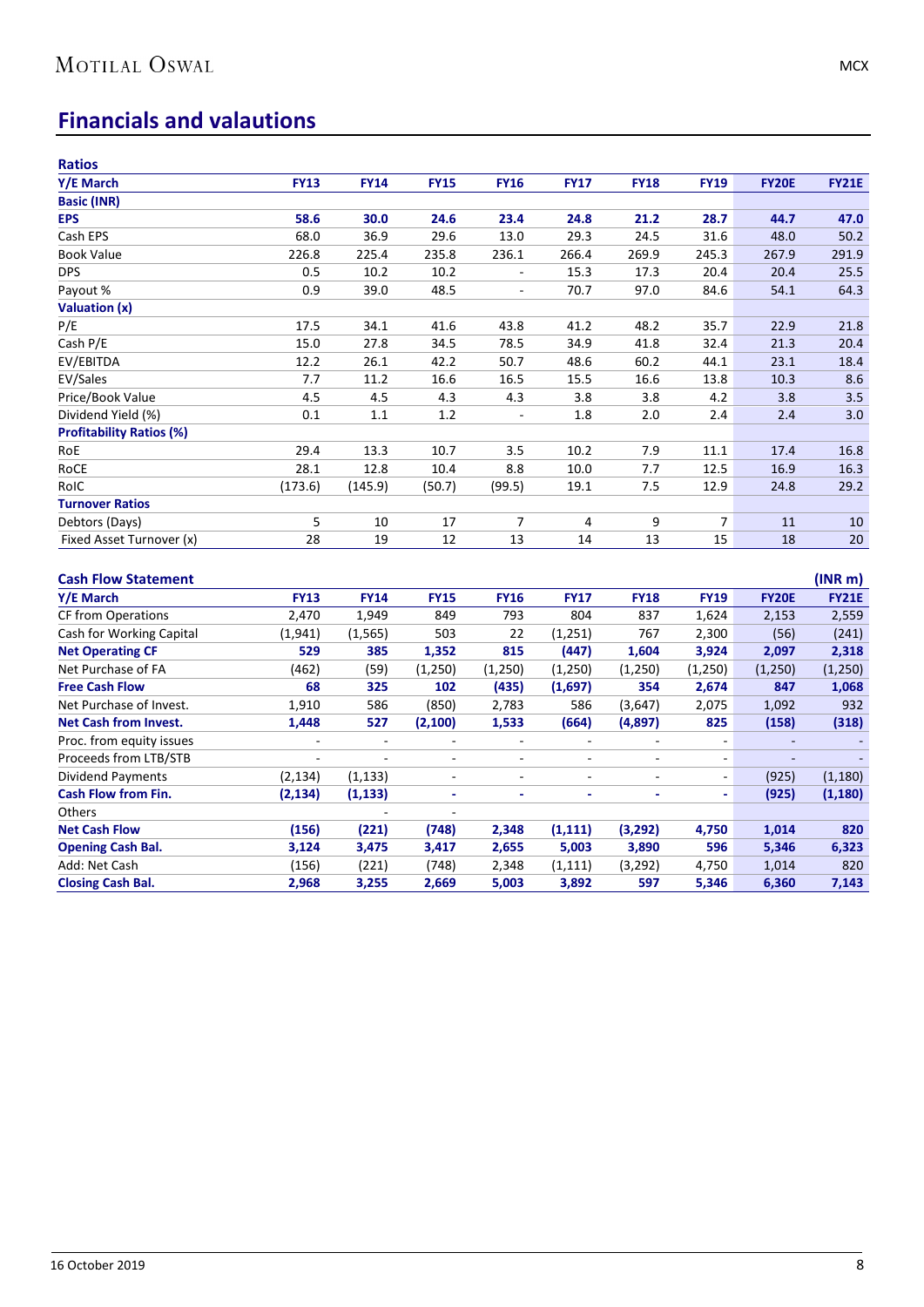| <b>Explanation of Investment Rating</b> |                                                                                              |  |  |  |  |
|-----------------------------------------|----------------------------------------------------------------------------------------------|--|--|--|--|
| <b>Investment Rating</b>                | Expected return (over 12-month)                                                              |  |  |  |  |
| <b>BUY</b>                              | $> = 15%$                                                                                    |  |  |  |  |
| SELL                                    | $\leq$ - 10%                                                                                 |  |  |  |  |
| NEUTRAL                                 | $<$ - 10 % to 15%                                                                            |  |  |  |  |
| <b>UNDER REVIEW</b>                     | Rating may undergo a change                                                                  |  |  |  |  |
| NOT RATED                               | We have forward looking estimates for the stock but we refrain from assigning recommendation |  |  |  |  |

\*In case the recommendation given by the Research Analyst is inconsistent with the investment rating legend for a continuous period of 30 days, the Research Analyst shall within following 30 days take appropriate measures to make the recommendation consistent with the investment rating legend.

#### **Disclosures**

The following Disclosures are being made in compliance with the SEBI Research Analyst Regulations 2014 (herein after referred to as the Regulations).

Motilal Oswal Financial Services Ltd. (MOFSL) is a SEBI Registered Research Analyst having registration no. INH000000412. MOFSL, the Research Entity (RE) as defined in the Regulations, is engaged in the business of providing Stock broking services, Investment Advisory Services, Depository participant services & distribution of various financial products. MOFSL is a subsidiary company of Passionate Investment Management Pvt. Ltd.. (PIMPL). MOFSL is a listed public company, the details in respect of which are available on [www.motilaloswal.com.](http://www.motilaloswal.com/) MOFSL (erstwhile Motilal Oswal Securities Limited - MOSL) is registered with the Securities & Exchange Board of India (SEBI) and is a registered Trading Member with National Stock Exchange of India Ltd. (NSE) and Bombay Stock Exchange Limited (BSE), Multi Commodity Exchange of India Limited (MCX) and National Commodity & Derivatives Exchange Limited (NCDEX) for its stock broking activities & is Depository participant with Central Depository Services Limited (CDSL) National Securities Depository Limited (NSDL),NERL, COMRIS and CCRL and is member of Association of Mutual Funds of India (AMFI) for distribution of financial products and Insurance Regulatory & Development Authority of India (IRDA) as Corporate Agent for insurance products. Details of associate entities of Motilal Oswal Financial Services Limited are available on the website a[t http://onlinereports.motilaloswal.com/Dormant/documents/List%20of%20Associate%20companies.pdf](http://onlinereports.motilaloswal.com/Dormant/documents/List%20of%20Associate%20companies.pdf)

MOFSL and its associate company(ies), their directors and Research Analyst and their relatives may; (a) from time to time, have a long or short position in, act as principal in, and<br>MOFSL and its associate company(ies), th buy or sell the securities or derivatives thereof of companies mentioned herein. (b) be engaged in any other transaction involving such securities and earn brokerage or other compensation or act as a market maker in the financial instruments of the company(ies) discussed herein or act as an advisor or lender/borrower to such company(ies) or may have any other potential conflict of interests with respect to any recommendation and other related information and opinions.; however the same shall have no bearing whatsoever on the specific recommendations made by the analyst(s), as the recommendations made by the analyst(s) are completely independent of the views of the associates of MOFSL even though there might exist an inherent conflict of interest in some of the stocks mentioned in the research report

MOFSL and / or its affiliates do and seek to do business including investment banking with companies covered in its research reports. As a result, the recipients of this report should be aware that MOFSL may have a potential conflict of interest that may affect the objectivity of this report. Compensation of Research Analysts is not based on any specific merchant banking, investment banking or brokerage service transactions. Details of pending Enquiry Proceedings of Motilal Oswal Financial Services Limited are available on the website at<https://galaxy.motilaloswal.com/ResearchAnalyst/PublishViewLitigation.aspx>

A graph of daily closing prices of securities is available a[t www.nseindia.com,](http://www.nseindia.com/) [www.bseindia.com.](http://www.bseindia.com/) Research Analyst views on Subject Company may vary based on Fundamental research and Technical Research. Proprietary trading desk of MOFSL or its associates maintains arm's length distance with Research Team as all the activities are segregated from MOFSL research activity and therefore it can have an independent view with regards to Subject Company for which Research Team have expressed their views.

#### **Regional Disclosures (outside India)**

This report is not directed or intended for distribution to or use by any person or entity resident in a state, country or any jurisdiction, where such distribution, publication, availability or use would be contrary to law, regulation or which would subject MOFSL & its group companies to registration or licensing requirements within such jurisdictions. **For Hong Kong:** 

This report is distributed in Hong Kong by Motilal Oswal capital Markets (Hong Kong) Private Limited, a licensed corporation (CE AYY-301) licensed and regulated by the Hong Kong Securities and Futures Commission (SFC) pursuant to the Securities and Futures Ordinance (Chapter 571 of the Laws of Hong Kong) "SFO". As per SEBI (Research Analyst Regulations) 2014 Motilal Oswal Securities (SEBI Reg No. INH000000412) has an agreement with Motilal Oswal capital Markets (Hong Kong) Private Limited for distribution of research report in Hong Kong. This report is intended for distribution only to "Professional Investors" as defined in Part I of Schedule 1 to SFO. Any investment or investment activity to which this document relates is only available to professional investor and will be engaged only with professional investors." Nothing here is an offer or solicitation of these securities, products and services in any jurisdiction where their offer or sale is not qualified or exempt from registration. The Indian Analyst(s) who compile this report is/are not located in Hong Kong & are not conducting Research Analysis in Hong Kong.

#### **For U.S.**

Motilal Oswal Financial Services Limited (MOFSL) is not a registered broker - dealer under the U.S. Securities Exchange Act of 1934, as amended (the 1934 act") and under applicable state laws in the United States. In addition MOFSL is not a registered investment adviser under the U.S. Investment Advisers Act of 1940, as amended (the "Advisers Act" and together with the 1934 Act, the "Acts), and under applicable state laws in the United States. Accordingly, in the absence of specific exemption under the Acts, any brokerage and investment services provided by MOFSL , including the products and services described herein are not available to or intended for U.S. persons. This report is intended for distribution only to "Major Institutional Investors" as defined by Rule 15a-6(b)(4) of the Exchange Act and interpretations thereof by SEC (henceforth referred to as "major institutional investors"). This document must not be acted on or relied on by persons who are not major institutional investors. Any investment or investment activity to which this document relates is only available to major institutional investors and will be engaged in only with major institutional investors. In reliance on the exemption from registration provided by Rule 15a-6 of the U.S. Securities Exchange Act of 1934, as amended (the "Exchange Act") and interpretations thereof by the U.S. Securities and Exchange Commission ("SEC") in order to conduct business with Institutional Investors based in the U.S., MOFSL has entered into a chaperoning agreement with a U.S. registered brokerdealer, Motilal Oswal Securities International Private Limited. ("MOSIPL"). Any business interaction pursuant to this report will have to be executed within the provisions of this chaperoning agreement.

The Research Analysts contributing to the report may not be registered /qualified as research analyst with FINRA. Such research analyst may not be associated persons of the U.S. registered broker-dealer, MOSIPL, and therefore, may not be subject to NASD rule 2711 and NYSE Rule 472 restrictions on communication with a subject company, public appearances and trading securities held by a research analyst account.

#### **For Singapore**

In Singapore, this report is being distributed by Motilal Oswal Capital Markets Singapore Pte Ltd ("MOCMSPL") (Co.Reg. NO. 201129401Z) which is a holder of a capital markets services license and an exempt financial adviser in Singapore.As per the approved agreement under Paragraph 9 of Third Schedule of Securities and Futures Act (CAP 289) and Paragraph 11 of First Schedule of Financial Advisors Act (CAP 110) provided to MOCMSPL by Monetary Authority of Singapore. Persons in Singapore should contact MOCMSPL in respect of any matter arising from, or in connection with this report/publication/communication. This report is distributed solely to persons who qualify as "Institutional Investors", of which some of whom may consist of "accredited" institutional investors as defined in section 4A(1) of the Securities and Futures Act, Chapter 289 of Singapore ("the SFA"). Accordingly, if a Singapore person is not or ceases to be such an institutional investor, such Singapore Person must immediately discontinue any use of this Report and inform MOCMSPL.

#### **Specific Disclosures**

- 1 MOSL, Research Analyst and/or his relatives does not have financial interest in the subject company, as they do not have equity holdings in the subject company.
- 2 MOSL, Research Analyst and/or his relatives do not have actual/beneficial ownership of 1% or more securities in the subject company<br>3 MOSL Research Analyst and/or his relatives have not received compensation/other henefi
- 3 MOSL, Research Analyst and/or his relatives have not received compensation/other benefits from the subject company in the past 12 months
- 4 MOSL, Research Analyst and/or his relatives do not have material conflict of interest in the subject company at the time of publication of research report<br>5 Research Analyst has not served as director/officer/employee in
- 5 Research Analyst has not served as director/officer/employee in the subject company<br>6 MOSL has not acted as a manager or co-manager of public offering of securities of the
- 6 MOSL has not acted as a manager or co-manager of public offering of securities of the subject company in past 12 months
- 7 MOSL has not received compensation for investment banking/ merchant banking/brokerage services from the subject company in the past 12 months
- 8 MOSL has not received compensation for other than investment banking/merchant banking/brokerage services from the subject company in the past 12 months
- 9 MOSL has not received any compensation or other benefits from third party in connection with the research report 10 MOSL has not engaged in market making activity for the subject company
-